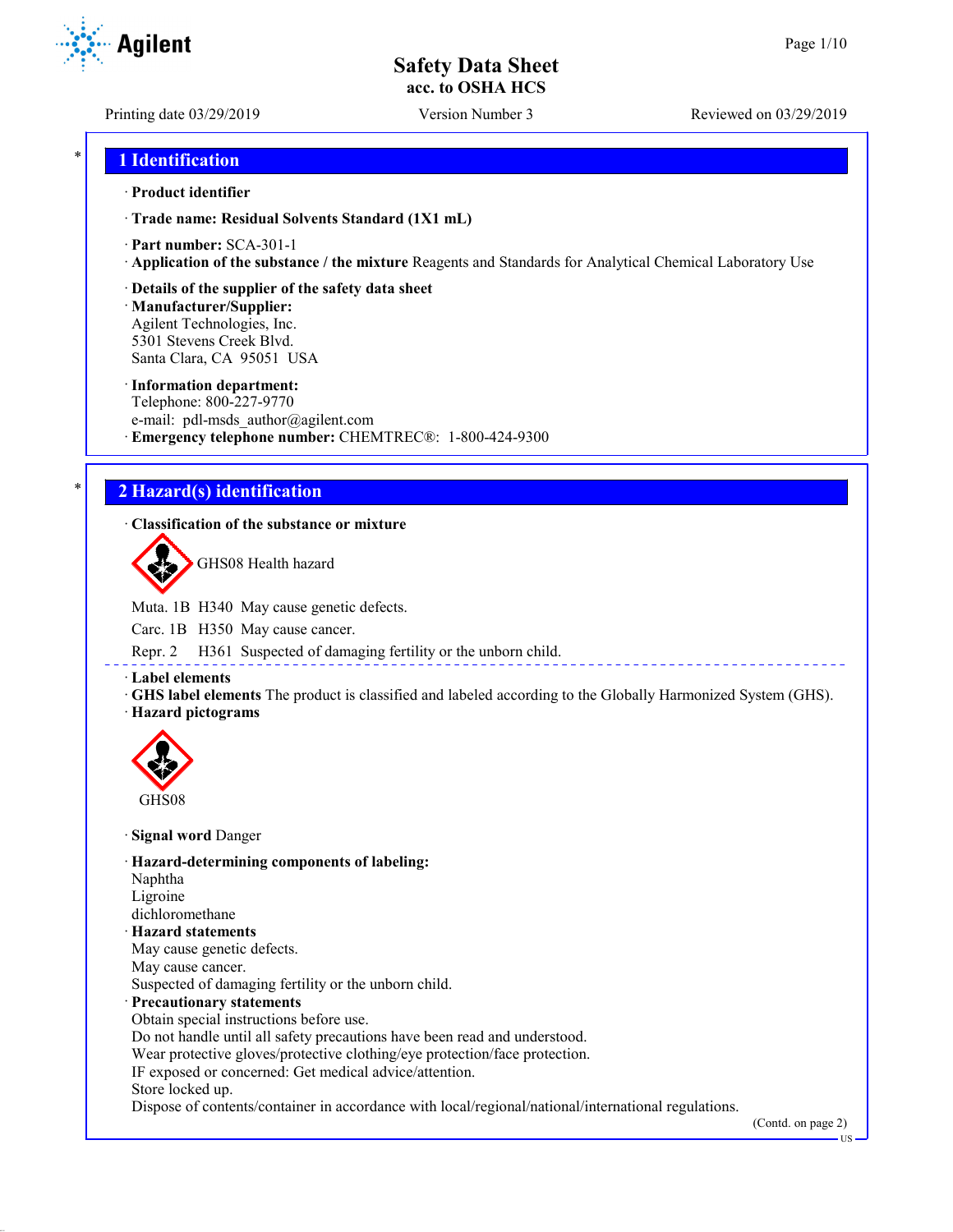Printing date 03/29/2019 Version Number 3 Reviewed on 03/29/2019

**Trade name: Residual Solvents Standard (1X1 mL)**

(Contd. of page 1) · **Classification system:** · **NFPA ratings (scale 0 - 4)**  $\overline{0}$ 1  $\overline{0}$  $Health = 0$  $Fire = 1$ Reactivity  $= 0$ · **HMIS-ratings (scale 0 - 4)** HEALTH FIRE REACTIVITY  $\boxed{0}$  Reactivity = 0  $\overline{1}$  Health = \*1  $\boxed{1}$  $Fire = 1$ · **Other hazards** · **Results of PBT and vPvB assessment** · **PBT:** Not applicable.

· **vPvB:** Not applicable.

## **3 Composition/information on ingredients**

· **Chemical characterization: Mixtures**

· **Description:** Mixture of the substances listed below with nonhazardous additions.

| · Dangerous components: |                         |                  |
|-------------------------|-------------------------|------------------|
| $110-54-3$ n-hexane     |                         | 0.173%           |
|                         | 75-09-2 dichloromethane | $\sqrt{0.173\%}$ |
| 8030-30-6 Naphtha       |                         | 0.173%           |
| 8032-32-4 Ligroine      |                         | 0.173%           |
| $108-88-3$ toluene      |                         | 0.173%           |

## **4 First-aid measures**

- · **Description of first aid measures**
- · **After inhalation:** Supply fresh air; consult doctor in case of complaints.
- · **After skin contact:** Generally the product does not irritate the skin.
- · **After eye contact:** Rinse opened eye for several minutes under running water.
- · **After swallowing:** If symptoms persist consult doctor.
- · **Information for doctor:**
- · **Most important symptoms and effects, both acute and delayed** No further relevant information available.
- · **Indication of any immediate medical attention and special treatment needed**
- No further relevant information available.

# **5 Fire-fighting measures**

- · **Extinguishing media**
- · **Suitable extinguishing agents:** Use fire fighting measures that suit the environment.
- · **Special hazards arising from the substance or mixture** No further relevant information available.

(Contd. on page 3)

US

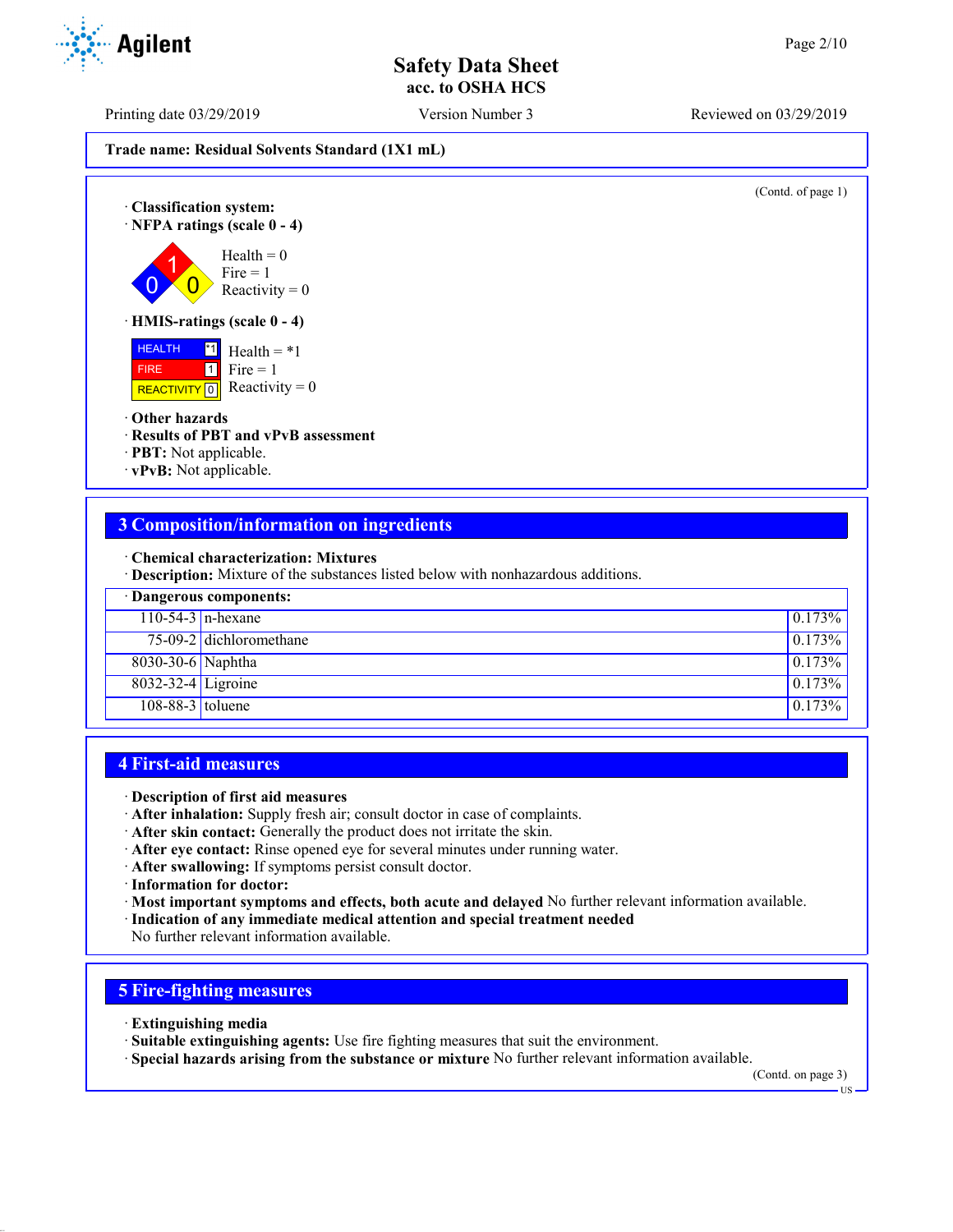Printing date 03/29/2019 Version Number 3 Reviewed on 03/29/2019

**Trade name: Residual Solvents Standard (1X1 mL)**

(Contd. of page 2)

· **Advice for firefighters**

· **Protective equipment:** No special measures required.

## **6 Accidental release measures**

- · **Personal precautions, protective equipment and emergency procedures** Not required.
- · **Environmental precautions:** Do not allow to enter sewers/ surface or ground water.
- · **Methods and material for containment and cleaning up:**

Absorb with liquid-binding material (sand, diatomite, acid binders, universal binders, sawdust). Dispose contaminated material as waste according to item 13.

Ensure adequate ventilation.

· **Reference to other sections**

See Section 7 for information on safe handling.

See Section 8 for information on personal protection equipment.

See Section 13 for disposal information.

· **Protective Action Criteria for Chemicals**

| $\cdot$ PAC-1:     |                                                   |                            |  |
|--------------------|---------------------------------------------------|----------------------------|--|
|                    | $102-76-1$ (tri-)Acetin<br>$19$ mg/m <sup>3</sup> |                            |  |
|                    | 75-05-8 acetonitrile<br>$13$ ppm                  |                            |  |
|                    | $110-54-3$ n-hexane                               | $260$ ppm                  |  |
|                    | 75-09-2 dichloromethane                           | $200$ ppm                  |  |
| 8030-30-6 Naphtha  |                                                   | $1,200 \text{ mg/m}^3$     |  |
| 108-88-3 toluene   |                                                   | 67 ppm                     |  |
| $·$ PAC-2:         |                                                   |                            |  |
|                    | $102-76-1$ (tri-)Acetin                           | $210$ mg/m <sup>3</sup>    |  |
|                    | 75-05-8 acetonitrile                              | $\overline{50}$ ppm        |  |
|                    | $110-54-3$ n-hexane                               | $2900*$ ppm                |  |
|                    | 75-09-2 dichloromethane                           | 560 ppm                    |  |
| 8030-30-6 Naphtha  |                                                   | $6,700$ mg/m <sup>3</sup>  |  |
| 108-88-3 toluene   |                                                   | $560$ ppm                  |  |
| $·$ PAC-3:         |                                                   |                            |  |
|                    | $102-76-1$ (tri-)Acetin                           | $1,200 \text{ mg/m}^3$     |  |
|                    | 75-05-8 acetonitrile                              | $\overline{150}$ ppm       |  |
|                    | $110-54-3$ n-hexane                               | 8600** ppm                 |  |
|                    | 75-09-2 dichloromethane                           | $6,900$ ppm                |  |
| 8030-30-6 Naphtha  |                                                   | $40,000$ mg/m <sup>3</sup> |  |
| $108-88-3$ toluene |                                                   | 3700* ppm                  |  |

## **7 Handling and storage**

- · **Handling:**
- · **Precautions for safe handling**

Ensure good ventilation/exhaustion at the workplace. Open and handle receptacle with care.

(Contd. on page 4)

US

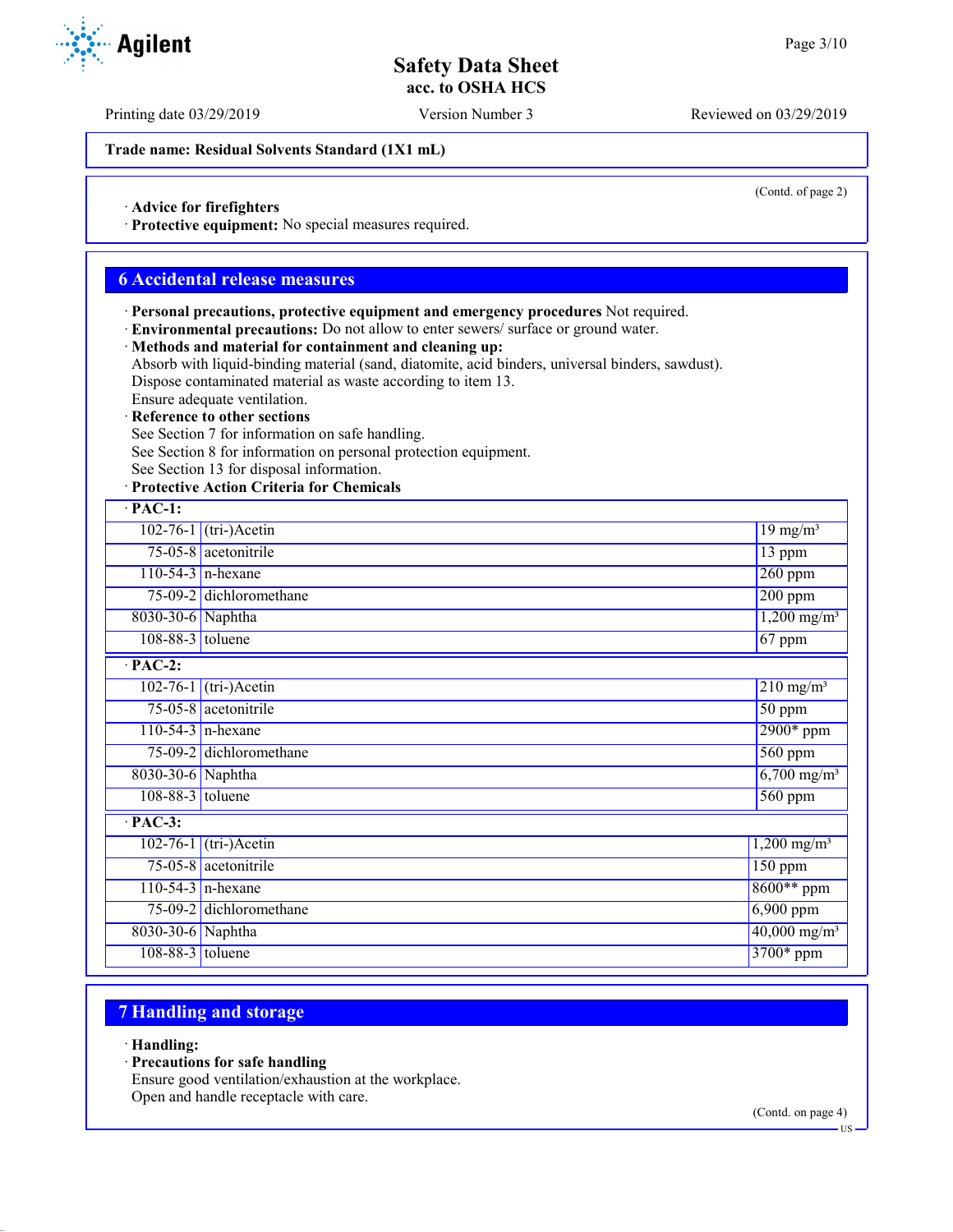Printing date 03/29/2019 Version Number 3 Reviewed on 03/29/2019

**Trade name: Residual Solvents Standard (1X1 mL)**

(Contd. of page 3)

· **Information about protection against explosions and fires:** Keep respiratory protective device available.

· **Conditions for safe storage, including any incompatibilities**

· **Storage:**

· **Requirements to be met by storerooms and receptacles:** No special requirements.

- · **Information about storage in one common storage facility:** Not required.
- · **Further information about storage conditions:** Keep receptacle tightly sealed.

· **Specific end use(s)** No further relevant information available.

## \* **8 Exposure controls/personal protection**

| $\therefore$ Agilent |
|----------------------|
|----------------------|

| Additional information about design of technical systems: No further data; see item 7.                   |
|----------------------------------------------------------------------------------------------------------|
| Control parameters                                                                                       |
| Components with limit values that require monitoring at the workplace:                                   |
| 110-54-3 n-hexane                                                                                        |
| PEL Long-term value: 1800 mg/m <sup>3</sup> , 500 ppm                                                    |
| REL Long-term value: $180 \text{ mg/m}^3$ , 50 ppm                                                       |
| TLV Long-term value: $176 \text{ mg/m}^3$ , 50 ppm<br>Skin; BEI                                          |
| 75-09-2 dichloromethane                                                                                  |
| PEL Short-term value: 125 ppm<br>Long-term value: 25 ppm<br>see 29 CFR 1910.1052                         |
| REL See Pocket Guide App. A                                                                              |
| TLV Long-term value: $174 \text{ mg/m}^3$ , 50 ppm<br>BEI                                                |
| 8030-30-6 Naphtha                                                                                        |
| PEL Long-term value: 400 mg/m <sup>3</sup> , 100 ppm                                                     |
| REL Long-term value: $400 \text{ mg/m}^3$ , $100 \text{ ppm}$                                            |
| 8032-32-4 Ligroine                                                                                       |
| REL Long-term value: 350 mg/m <sup>3</sup><br>Ceiling limit value: 1800* mg/m <sup>3</sup><br>$*15$ -min |
| TLV TLV Withdrawn - refer to Appendix H                                                                  |
| 108-88-3 toluene                                                                                         |
| PEL Long-term value: 200 ppm<br>Ceiling limit value: 300; 500* ppm<br>*10-min peak per 8-hr shift        |
| REL Short-term value: $560 \text{ mg/m}^3$ , 150 ppm<br>Long-term value: 375 mg/m <sup>3</sup> , 100 ppm |
| TLV Long-term value: $75 \text{ mg/m}^3$ , 20 ppm<br><b>BEI</b>                                          |
| (Contd. on page 5)<br>US-                                                                                |
|                                                                                                          |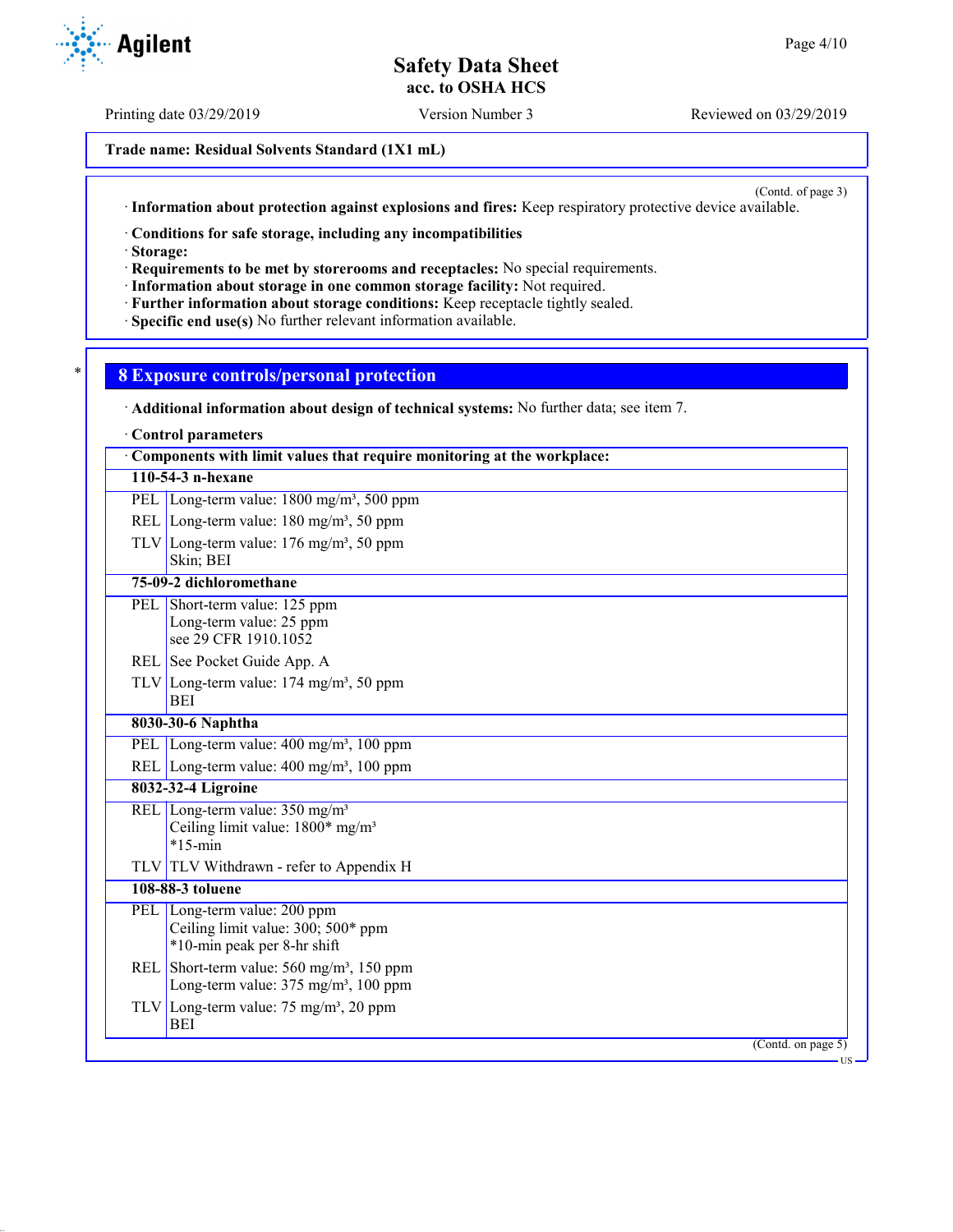Printing date 03/29/2019 Version Number 3 Reviewed on 03/29/2019

**Trade name: Residual Solvents Standard (1X1 mL)**

|         | (Contd. of page 4)                                                                                                                                                                                                                     |
|---------|----------------------------------------------------------------------------------------------------------------------------------------------------------------------------------------------------------------------------------------|
|         | · Ingredients with biological limit values:                                                                                                                                                                                            |
|         | 110-54-3 n-hexane                                                                                                                                                                                                                      |
|         | BEI $0.4$ mg/L                                                                                                                                                                                                                         |
|         | Medium: urine                                                                                                                                                                                                                          |
|         | Time: end of shift at end of workweek                                                                                                                                                                                                  |
|         | Parameter: 2.5-Hexanedione without hydrolysis                                                                                                                                                                                          |
|         | 75-09-2 dichloromethane                                                                                                                                                                                                                |
|         | BEI $0.3$ mg/L                                                                                                                                                                                                                         |
|         | Medium: urine                                                                                                                                                                                                                          |
|         | Time: end of shift                                                                                                                                                                                                                     |
|         | Parameter: Dichloromethane (semi-quantitative)                                                                                                                                                                                         |
|         | 108-88-3 toluene                                                                                                                                                                                                                       |
|         | BEI $0.02$ mg/L                                                                                                                                                                                                                        |
|         | Medium: blood                                                                                                                                                                                                                          |
|         | Time: prior to last shift of workweek                                                                                                                                                                                                  |
|         | Parameter: Toluene                                                                                                                                                                                                                     |
|         |                                                                                                                                                                                                                                        |
|         | $0.03$ mg/L                                                                                                                                                                                                                            |
|         | Medium: urine                                                                                                                                                                                                                          |
|         | Time: end of shift                                                                                                                                                                                                                     |
|         | Parameter: Toluene                                                                                                                                                                                                                     |
|         | $0.3$ mg/g creatinine                                                                                                                                                                                                                  |
|         | Medium: urine                                                                                                                                                                                                                          |
|         | Time: end of shift                                                                                                                                                                                                                     |
|         | Parameter: o-Cresol with hydrolysis (background)                                                                                                                                                                                       |
|         | · Additional information: The lists that were valid during the creation were used as basis.                                                                                                                                            |
|         |                                                                                                                                                                                                                                        |
|         | <b>Exposure controls</b>                                                                                                                                                                                                               |
|         | · Personal protective equipment:                                                                                                                                                                                                       |
|         | · General protective and hygienic measures:                                                                                                                                                                                            |
|         | Keep away from foodstuffs, beverages and feed.                                                                                                                                                                                         |
|         | Wash hands before breaks and at the end of work.                                                                                                                                                                                       |
|         | Store protective clothing separately.                                                                                                                                                                                                  |
|         | <b>Breathing equipment:</b>                                                                                                                                                                                                            |
|         | When used as intended with Agilent instruments, the use of the product under normal laboratory conditions and<br>with standard practices does not result in significant airborne exposures and therefore respiratory protection is not |
|         |                                                                                                                                                                                                                                        |
| needed. | Under an emergency condition where a respirator is deemed necessary, use a NIOSH or equivalent approved                                                                                                                                |
|         | device/equipment with appropriate organic or acid gas cartridge.                                                                                                                                                                       |
|         | · Protection of hands:                                                                                                                                                                                                                 |
|         | Although not recommended for constant contact with the chemicals or for clean-up, nitrile gloves 11-13 mil                                                                                                                             |
|         | thickness are recommended for normal use. The breakthrough time is 1 hr. For cleaning a spill where there is                                                                                                                           |
|         | direct contact of the chemical, butyl rubber gloves are recommended 12-15 mil thickness with breakthrough times                                                                                                                        |
|         | exceeding 4 hrs. Supplier recommendations should be followed.                                                                                                                                                                          |
|         | · Material of gloves                                                                                                                                                                                                                   |
|         | For normal use: nitrile rubber, 11-13 mil thickness                                                                                                                                                                                    |
|         | For direct contact with the chemical: butyl rubber, 12-15 mil thickness                                                                                                                                                                |
|         | · Penetration time of glove material                                                                                                                                                                                                   |
|         | For normal use: nitrile rubber: 1 hour                                                                                                                                                                                                 |
|         | For direct contact with the chemical: butyl rubber: >4 hours                                                                                                                                                                           |
|         |                                                                                                                                                                                                                                        |

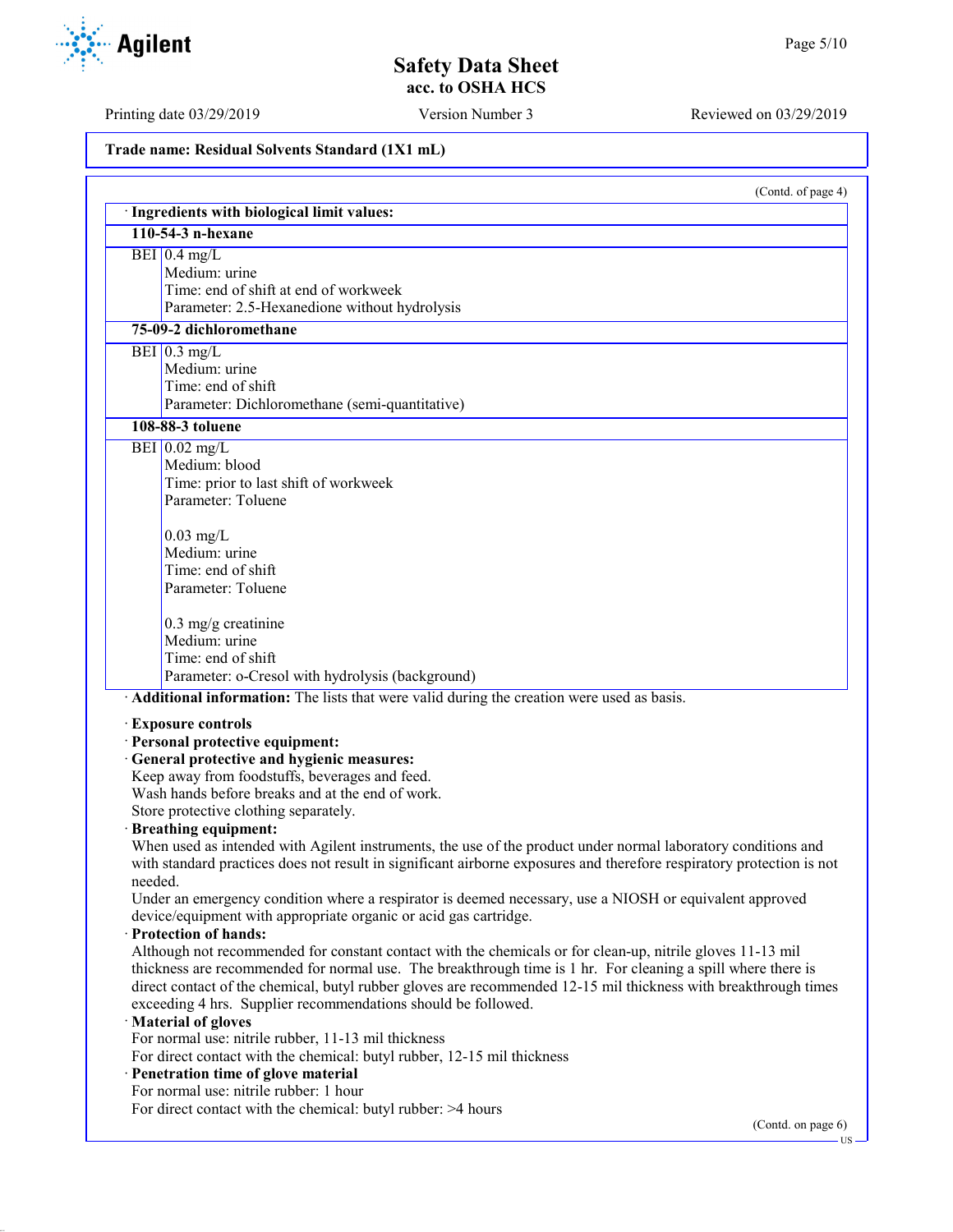Printing date 03/29/2019 Version Number 3 Reviewed on 03/29/2019

**Trade name: Residual Solvents Standard (1X1 mL)**

(Contd. of page 5)

US

· **Eye protection:**



| <b>9 Physical and chemical properties</b>                                                         |                                                                                                      |  |
|---------------------------------------------------------------------------------------------------|------------------------------------------------------------------------------------------------------|--|
| · Information on basic physical and chemical properties<br>· General Information                  |                                                                                                      |  |
| · Appearance:<br>Form:<br>Color:<br>· Odor:<br>Odor threshold:                                    | Fluid<br>Colorless<br>Characteristic<br>Not determined.                                              |  |
| · pH-value:                                                                                       | Not determined.                                                                                      |  |
| Change in condition<br><b>Melting point/Melting range:</b><br><b>Boiling point/Boiling range:</b> | $-52$ °C ( $-61.6$ °F)<br>266 °C (510.8 °F)                                                          |  |
| · Flash point:                                                                                    | 148 °C (298.4 °F)                                                                                    |  |
| · Flammability (solid, gaseous):                                                                  | Not applicable.                                                                                      |  |
| · Ignition temperature:                                                                           | 410 °C (770 °F)                                                                                      |  |
| · Decomposition temperature:                                                                      | Not determined.                                                                                      |  |
| · Auto igniting:                                                                                  | Product is not selfigniting.                                                                         |  |
| Danger of explosion:                                                                              | Product does not present an explosion hazard.                                                        |  |
| <b>Explosion limits:</b><br>Lower:<br>Upper:                                                      | Not determined.<br>Not determined.                                                                   |  |
| $\cdot$ Vapor pressure at 20 °C (68 °F):                                                          | $< 0.01$ hPa ( $> 0$ mm Hg)                                                                          |  |
| $\cdot$ Density at 20 °C (68 °F):<br>· Relative density<br>· Vapor density<br>· Evaporation rate  | $1.158$ g/cm <sup>3</sup> (9.66351 lbs/gal)<br>Not determined.<br>Not determined.<br>Not determined. |  |
| · Solubility in / Miscibility with<br>Water:                                                      | Not miscible or difficult to mix.                                                                    |  |
| · Partition coefficient (n-octanol/water): Not determined.                                        |                                                                                                      |  |
| · Viscosity:<br>Dynamic:<br>Kinematic:                                                            | Not determined.<br>Not determined.                                                                   |  |
| · Solvent content:<br><b>Organic solvents:</b>                                                    | $0.7\%$                                                                                              |  |

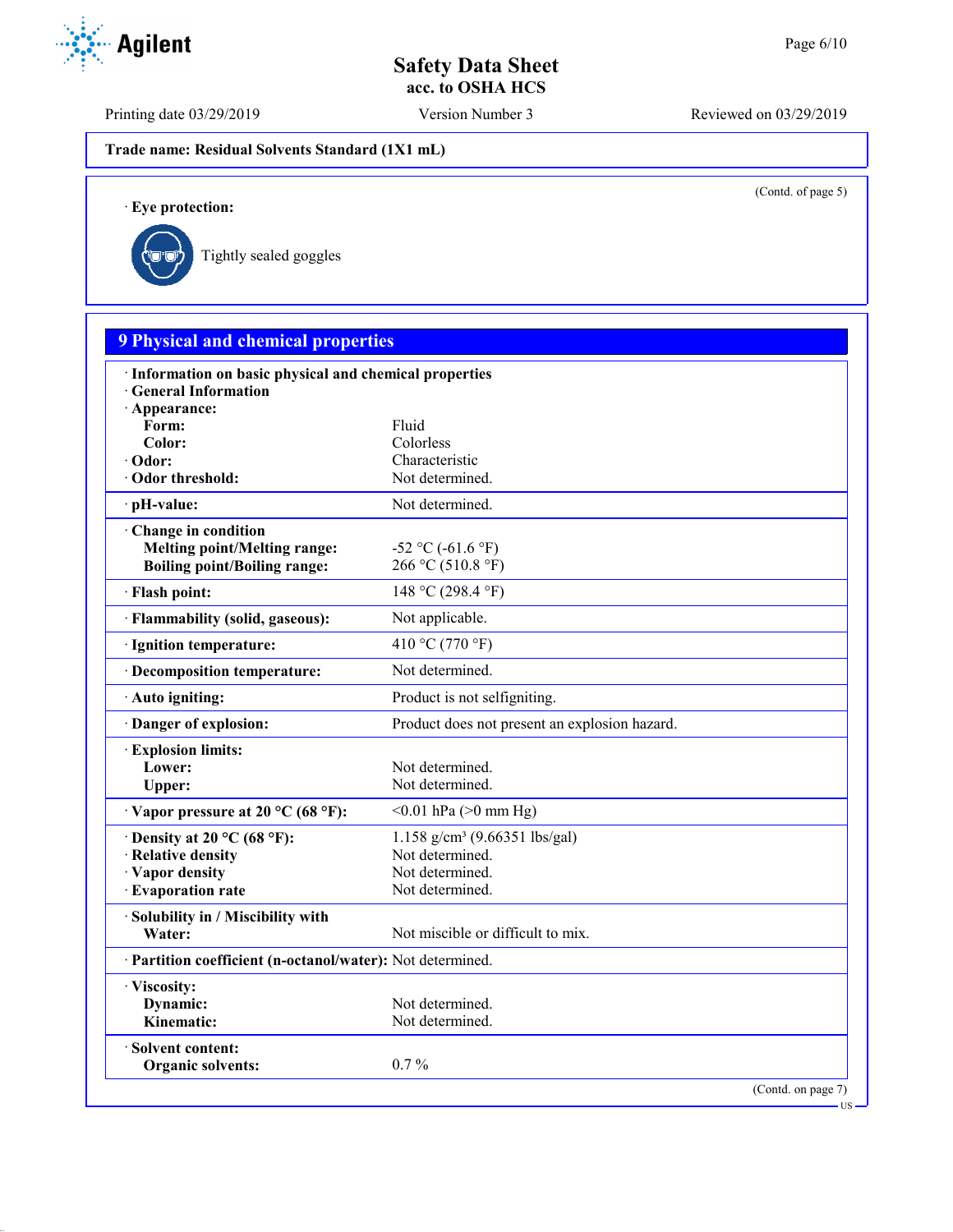Printing date 03/29/2019 Version Number 3 Reviewed on 03/29/2019

**Trade name: Residual Solvents Standard (1X1 mL)**

|                                              | (Contd. of page $6$ )                                 |
|----------------------------------------------|-------------------------------------------------------|
| <b>VOC</b> content:                          | $0.52\%$<br>5.2 $g/l / 0.04$ lb/gal                   |
| Solids content:<br>$\cdot$ Other information | $0.0\%$<br>No further relevant information available. |

# **10 Stability and reactivity**

· **Reactivity** No further relevant information available.

- · **Chemical stability**
- · **Thermal decomposition / conditions to be avoided:** No decomposition if used according to specifications.
- · **Possibility of hazardous reactions** No dangerous reactions known.
- · **Conditions to avoid** No further relevant information available.
- · **Incompatible materials:** No further relevant information available.
- · **Hazardous decomposition products:** No dangerous decomposition products known.

# **11 Toxicological information**

#### · **Information on toxicological effects**

· **Acute toxicity:**

| · LD/LC50 values that are relevant for classification:                                                |      |                                                                                                                                                                                                                                                                              |  |
|-------------------------------------------------------------------------------------------------------|------|------------------------------------------------------------------------------------------------------------------------------------------------------------------------------------------------------------------------------------------------------------------------------|--|
| <b>ATE (Acute Toxicity Estimate)</b>                                                                  |      |                                                                                                                                                                                                                                                                              |  |
| Oral                                                                                                  | LD50 | $3,031$ mg/kg (rat)                                                                                                                                                                                                                                                          |  |
| 110-54-3 n-hexane                                                                                     |      |                                                                                                                                                                                                                                                                              |  |
| Oral                                                                                                  | LD50 | $5,000$ mg/kg (rat)                                                                                                                                                                                                                                                          |  |
| Dermal                                                                                                | LD50 | $3,000$ mg/kg (rabbit)                                                                                                                                                                                                                                                       |  |
| 75-09-2 dichloromethane                                                                               |      |                                                                                                                                                                                                                                                                              |  |
| Oral                                                                                                  | LD50 | $1,600$ mg/kg (rat)                                                                                                                                                                                                                                                          |  |
| Dermal                                                                                                | LD50 | $>2,000$ mg/kg (rat)                                                                                                                                                                                                                                                         |  |
|                                                                                                       |      | Inhalative LC50/4 h 88 mg/L (rat)                                                                                                                                                                                                                                            |  |
| 108-88-3 toluene                                                                                      |      |                                                                                                                                                                                                                                                                              |  |
| Oral                                                                                                  | LD50 | $5,580$ mg/kg (rat)                                                                                                                                                                                                                                                          |  |
| Dermal                                                                                                | LD50 | $12,124$ mg/kg (rabbit)                                                                                                                                                                                                                                                      |  |
|                                                                                                       |      | Inhalative LC50/4 h $5,320$ mg/L (mouse)                                                                                                                                                                                                                                     |  |
|                                                                                                       |      | $28.1 \text{ mg/L}$ (rat)                                                                                                                                                                                                                                                    |  |
| · Primary irritant effect:<br>on the skin: No irritant effect.<br>· on the eye: No irritating effect. |      | Sensitization: No sensitizing effects known.<br>· Additional toxicological information:<br>The product shows the following dangers according to internally approved calculation methods for preparations:<br>The product can cause inheritable damage.<br>(Contd. on page 8) |  |

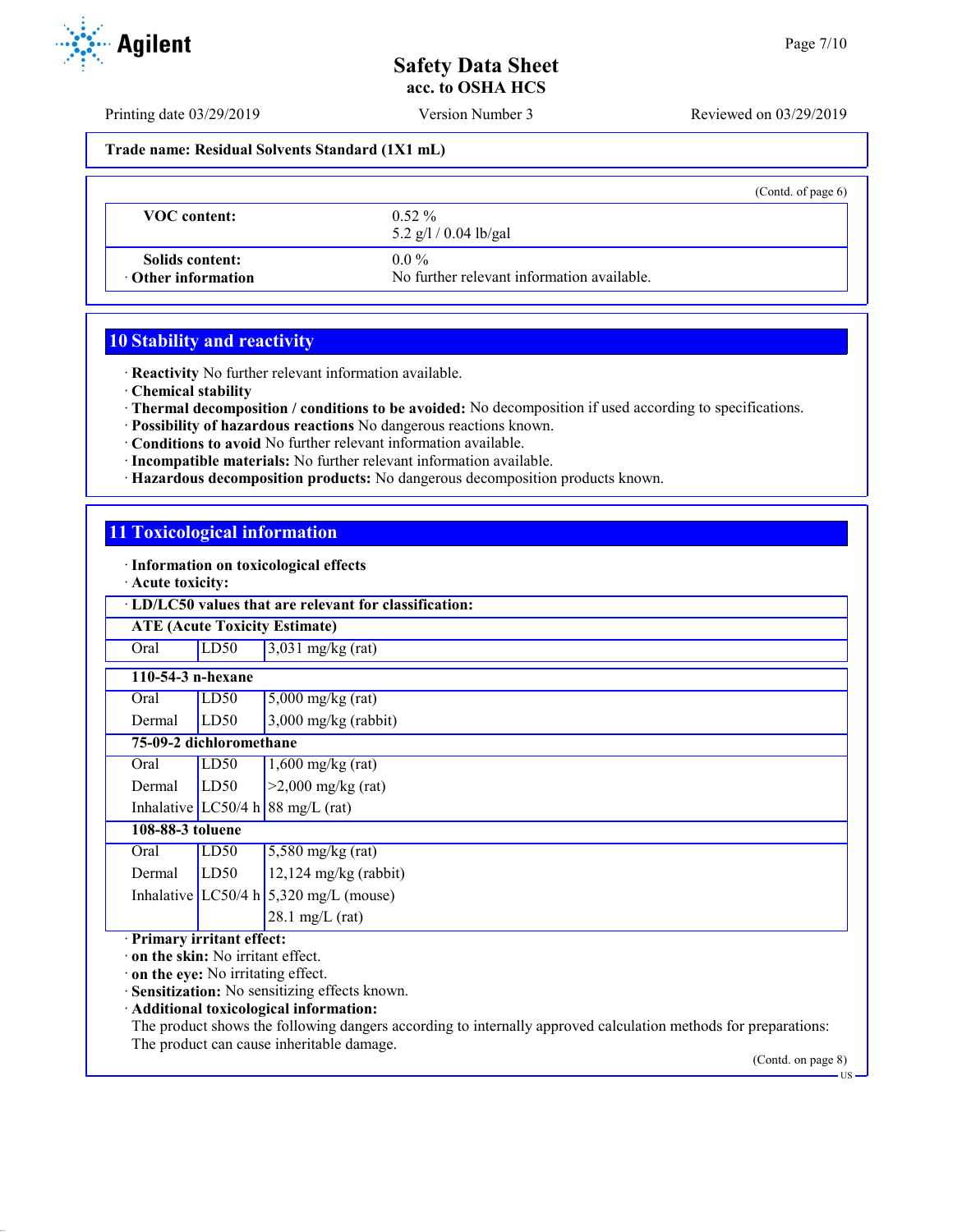Printing date 03/29/2019 Version Number 3 Reviewed on 03/29/2019

### **Trade name: Residual Solvents Standard (1X1 mL)**

(Contd. of page 7)

#### · **Carcinogenic categories**

· **IARC (International Agency for Research on Cancer)**

75-09-2 dichloromethane 2A

108-88-3 toluene 3

## · **NTP (National Toxicology Program)**

75-09-2 dichloromethane R

## · **OSHA-Ca (Occupational Safety & Health Administration)**

75-09-2 dichloromethane

### **12 Ecological information**

- · **Toxicity**
- · **Aquatic toxicity:** No further relevant information available.
- · **Persistence and degradability** No further relevant information available.
- · **Behavior in environmental systems:**
- · **Bioaccumulative potential** No further relevant information available.
- · **Mobility in soil** No further relevant information available.
- · **Additional ecological information:**
- · **General notes:**
- Water hazard class 2 (Self-assessment): hazardous for water
- Do not allow product to reach ground water, water course or sewage system.
- Danger to drinking water if even small quantities leak into the ground.
- · **Results of PBT and vPvB assessment**
- · **PBT:** Not applicable.
- · **vPvB:** Not applicable.
- · **Other adverse effects** No further relevant information available.

# **13 Disposal considerations**

- · **Waste treatment methods**
- · **Recommendation:**

Must not be disposed of together with household garbage. Do not allow product to reach sewage system.

- · **Uncleaned packagings:**
- · **Recommendation:** Disposal must be made according to official regulations.

# **14 Transport information**

| · Not Regulated, De minimus Quantities              | $\overline{\phantom{a}}$ |                    |
|-----------------------------------------------------|--------------------------|--------------------|
| ⋅ UN-Number<br>· DOT, ADN, IMDG, IATA               | not regulated            |                    |
| · UN proper shipping name<br>· DOT, ADN, IMDG, IATA | not regulated            |                    |
|                                                     |                          | (Contd. on page 9) |



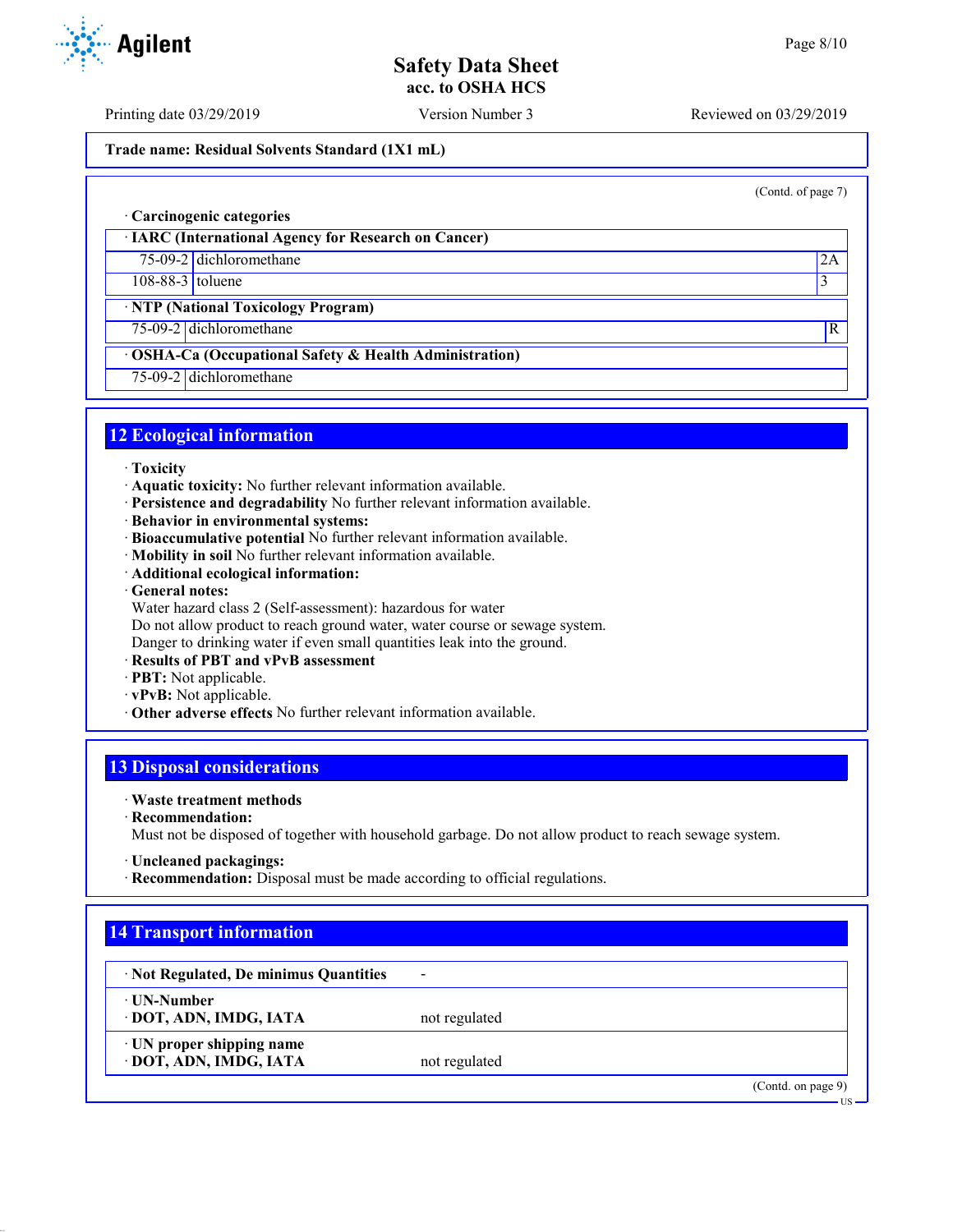Printing date 03/29/2019 Version Number 3 Reviewed on 03/29/2019

**Trade name: Residual Solvents Standard (1X1 mL)**

|                                            |                 | (Contd. of page 8) |
|--------------------------------------------|-----------------|--------------------|
| Transport hazard class(es)                 |                 |                    |
| · DOT, ADN, IMDG, IATA                     |                 |                    |
| $\cdot$ Class                              | not regulated   |                    |
| · Packing group                            |                 |                    |
| · DOT, IMDG, IATA                          | not regulated   |                    |
| · Environmental hazards:                   | Not applicable. |                    |
| · Special precautions for user             | Not applicable. |                    |
| Transport in bulk according to Annex II of |                 |                    |
| <b>MARPOL73/78 and the IBC Code</b>        | Not applicable. |                    |
| · UN "Model Regulation":                   | not regulated   |                    |

# **15 Regulatory information**

· **Safety, health and environmental regulations/legislation specific for the substance or mixture** · **Sara**

| Section 355 (extremely hazardous substances):               |                                    |  |  |
|-------------------------------------------------------------|------------------------------------|--|--|
| None of the ingredients is listed.                          |                                    |  |  |
| · Section 313 (Specific toxic chemical listings):           |                                    |  |  |
| $75-05-8$ acetonitrile                                      |                                    |  |  |
| $110-54-3$ n-hexane                                         |                                    |  |  |
| 75-09-2 dichloromethane                                     |                                    |  |  |
| 108-88-3 toluene                                            |                                    |  |  |
| <b>TSCA (Toxic Substances Control Act):</b>                 |                                    |  |  |
| All ingredients are listed.                                 |                                    |  |  |
| · Proposition 65                                            |                                    |  |  |
| <b>Chemicals known to cause cancer:</b>                     |                                    |  |  |
| 75-09-2 dichloromethane                                     |                                    |  |  |
| Chemicals known to cause reproductive toxicity for females: |                                    |  |  |
| None of the ingredients is listed.                          |                                    |  |  |
| Chemicals known to cause reproductive toxicity for males:   |                                    |  |  |
| $110-54-3$ n-hexane                                         |                                    |  |  |
| Chemicals known to cause developmental toxicity:            |                                    |  |  |
| $108-88-3$ toluene                                          |                                    |  |  |
| · Carcinogenic categories                                   |                                    |  |  |
| <b>EPA (Environmental Protection Agency)</b>                |                                    |  |  |
| 75-05-8 acetonitrile                                        | CBD, D                             |  |  |
| $110-54-3$ n-hexane                                         | $\mathbf{I}$                       |  |  |
| 75-09-2 dichloromethane                                     | L                                  |  |  |
| 108-88-3 toluene                                            | $\mathbf{I}$                       |  |  |
|                                                             | $($ Contd. on page $10)$<br>$US -$ |  |  |
|                                                             |                                    |  |  |